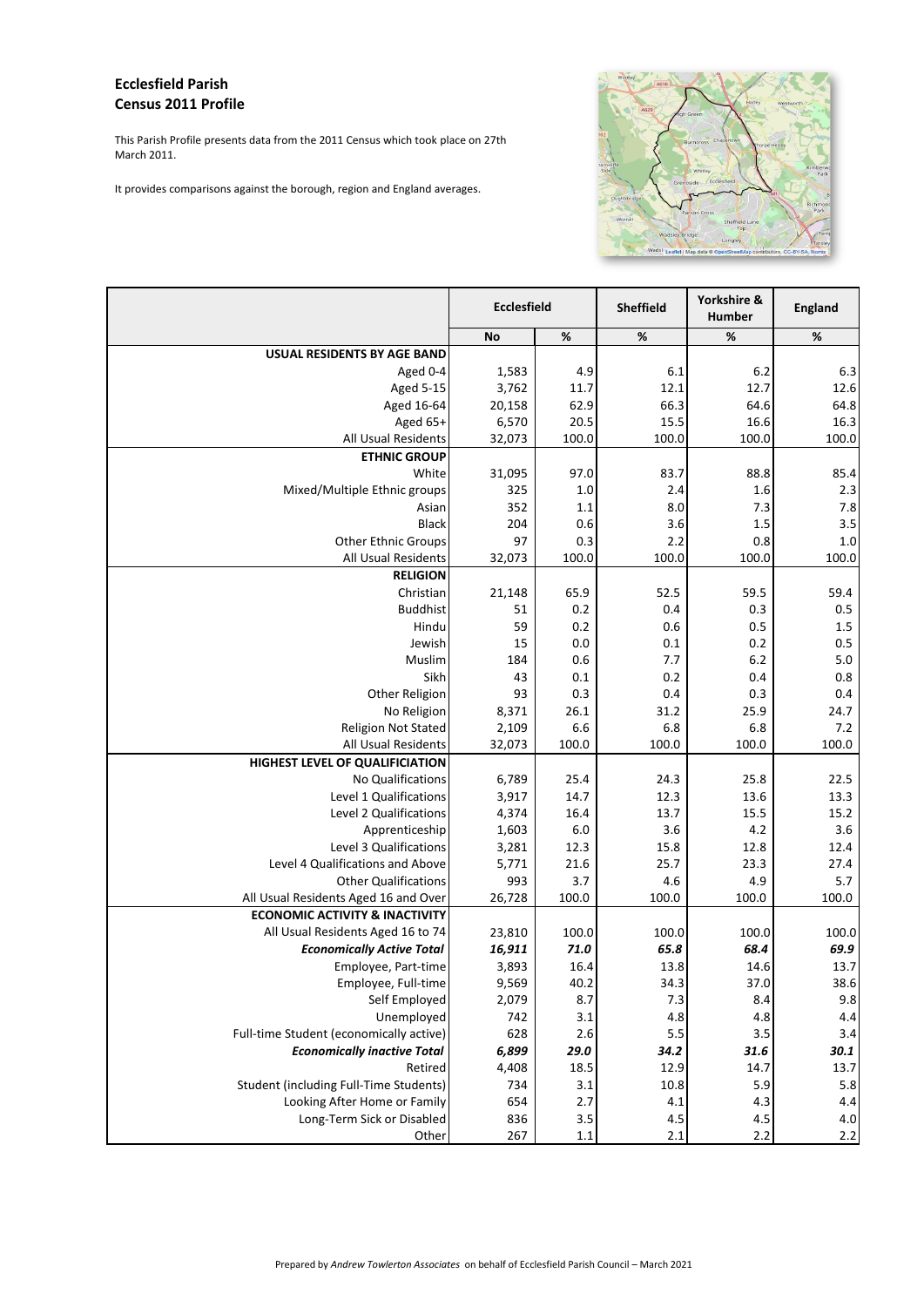|                                                                               | <b>Ecclesfield</b> |              | <b>Sheffield</b> | Yorkshire &<br>Humber | England      |
|-------------------------------------------------------------------------------|--------------------|--------------|------------------|-----------------------|--------------|
|                                                                               | <b>No</b>          | $\%$         | %                | %                     | $\%$         |
| <b>METHOD OF TRAVEL TO WORK</b>                                               |                    |              |                  |                       |              |
| Work Mainly at or From Home                                                   | 557<br>99          | 2.3          | 2.2              | 2.9                   | 3.5<br>2.6   |
| Underground, Metro, Light Rail, Tram<br>Train                                 | 459                | 0.4<br>1.9   | 2.0<br>1.0       | 0.3<br>1.5            | 3.5          |
| Bus, Minibus or Coach                                                         | 1,486              | 6.2          | 8.4              | 5.3                   | 4.9          |
| Taxi                                                                          | 38                 | 0.2          | 0.3              | 0.4                   | 0.3          |
| Motorcycle, Scooter or Moped                                                  | 106                | 0.4          | 0.3              | 0.4                   | 0.5          |
| Driving a Car or Van                                                          | 11,241             | 47.2         | 32.9             | 38.4                  | 36.9         |
| Passenger in a Car or Van                                                     | 935                | 3.9          | 3.3              | 4.0                   | 3.3          |
| Bicycle                                                                       | 105                | $0.4\,$      | 1.1              | 1.6                   | 1.9          |
| On Foot                                                                       | 975                | 4.1          | 7.5              | 7.4                   | 6.9          |
| Other Method of Travel to Work<br>Not in Employment                           | 49                 | 0.2<br>32.6  | 0.3<br>40.6      | 0.4<br>37.3           | 0.4<br>35.3  |
| All Usual Residents Aged 16 to 74                                             | 7,760<br>23,810    | 100.0        | 100.0            | 100.0                 | 100.0        |
| <b>HEALTH</b>                                                                 |                    |              |                  |                       |              |
| Very Good Health                                                              | 14,312             | 44.6         | 46.7             | 45.6                  | 47.2         |
| Good Health                                                                   | 10,997             | 34.3         | 33.4             | 34.4                  | 34.2         |
| Fair Health                                                                   | 4,753              | 14.8         | 13.7             | 14.0                  | 13.1         |
| <b>Bad Health</b>                                                             | 1,576              | 4.9          | 4.8              | 4.7                   | 4.2          |
| Very Bad Health                                                               | 435                | 1.4          | 1.4              | 1.3                   | 1.2          |
| All Usual Residents                                                           | 32,073             | 100.0        | 100.0            | 100.0                 | 100.0        |
| Long-Term Health Problem or Disability                                        |                    |              |                  |                       |              |
| Day-to-Day Activities Limited a Lot<br>Day-to-Day Activities Limited a Little | 3,218<br>3,393     | 10.0<br>10.6 | 9.1<br>9.6       | 9.1<br>9.8            | 8.3<br>9.3   |
| Day-to-Day Activities Not Limited                                             | 25,462             | 79.4         | 81.2             | 81.2                  | 82.4         |
| All Usual Residents                                                           | 32,073             | 100.0        | 100.0            | 100.0                 | 100.0        |
| <b>Provision of Unpaid Care</b>                                               |                    |              |                  |                       |              |
| Provides No Unpaid Care                                                       | 27,891             | 87.0         | 89.6             | 89.6                  | 89.8         |
| Provides 1 to 19 Hours Unpaid Care a Week                                     | 2,734              | 8.5          | 6.4              | 6.5                   | 6.5          |
| Provides 20 to 49 Hours Unpaid Care a Week                                    | 505                | 1.6          | 1.4              | 1.4                   | 1.4          |
| Provides 50 or More Hours Unpaid Care a Week                                  | 943                | 2.9          | 2.6              | 2.6                   | 2.4          |
| All Usual Residents<br><b>HOUSEHOLDS AND HOUSEHOLD SPACES</b>                 | 32,073             | 100.0        | 100.0            | 100.0                 | 100.0        |
| All Household Spaces                                                          | 14,266             | 100.0        | 100.0            | 100.0                 | 100.0        |
| Household Spaces With At Least One Usual Resident                             | 13,876             | 97.3         | 96.9             | 95.7                  | 95.7         |
| Household Spaces With No Usual Residents (empty homes)                        | 390                | 2.7          | 3.1              | 4.3                   | 4.3          |
| <b>COMMUNAL ESTABLISHMENTS</b>                                                |                    |              |                  |                       |              |
| Number of communal establishments                                             | 14                 |              |                  |                       |              |
| All usual residents in communal establishments                                | 224                |              |                  |                       |              |
| <b>TENURE</b><br>All occupied Households                                      | 13,876             | 100.0        | 100.0            | 100.0                 | 100.0        |
| Owned; Owned Outright                                                         | 5,179              | 37.3         | 27.1             | 30.6                  | 30.6         |
| Owned; Owned with a Mortgage or Loan                                          | 5,552              | 40.0         | 31.2             | 33.5                  | 32.8         |
| Shared Ownership (Part Owned and Part Rented)                                 | 32                 | 0.2          | 0.4              | 0.4                   | 0.8          |
| Social Rented; Rented from Council (Local Authority)                          | 1,833              | 13.2         | 17.7             | 12.3                  | 9.4          |
| Social Rented; Other                                                          | 168                | 1.2          | 7.0              | 5.8                   | 8.3          |
| Private Rented; Private Landlord or Letting Agency                            | 898                | 6.5          | 14.2             | 14.4                  | 15.4         |
| Private Rented; Other                                                         | 104                | 0.7          | 1.4              | 1.5<br>1.5            | 1.4          |
| Living Rent Free<br><b>ACCOMMODATION TYPE</b>                                 | 110                | 0.8          | 1.0              |                       | 1.3          |
| All household spaces (occupied + vacant)                                      | 14,266             | 100.0        | 100.0            | 100.0                 | 100.0        |
| Detached                                                                      | 3,741              | 26.2         | 14.3             | 20.5                  | 22.3         |
| Semi-Detached                                                                 | 6,480              | 45.4         | 36.5             | 36.5                  | 30.7         |
| Terraced                                                                      | 2,627              | 18.4         | 27.4             | 27.7                  | 24.5         |
| Flat, Maisonette or Apartment                                                 | 1,413              | 9.9          | 22.0             | 15.0                  | 22.1         |
| Caravan or Other Mobile or Temporary Structure                                | 5                  | 0.0          | 0.0              | 0.2                   | 0.4          |
| <b>NUMBER OF BEDROOMS</b>                                                     |                    |              |                  |                       |              |
| All Household Spaces With At Least One Usual Resident<br>No Bedrooms          | 13,876<br>21       | 100.0<br>0.2 | 100.0<br>0.2     | 100.0<br>0.2          | 100.0<br>0.2 |
| 1 Bedroom                                                                     | 760                | 5.5          | 12.4             | 10.0                  | 11.8         |
| 2 Bedrooms                                                                    | 3,401              | 24.5         | 26.6             | 28.3                  | 27.9         |
| 3 Bedrooms                                                                    | 7,527              | 54.2         | 45.3             | 43.7                  | 41.2         |
| 4 Bedrooms                                                                    | 1,895              | 13.7         | 10.9             | 13.6                  | 14.4         |
| 5 or More Bedrooms                                                            | 272                | $2.0$        | 4.7              | 4.1                   | 4.6          |